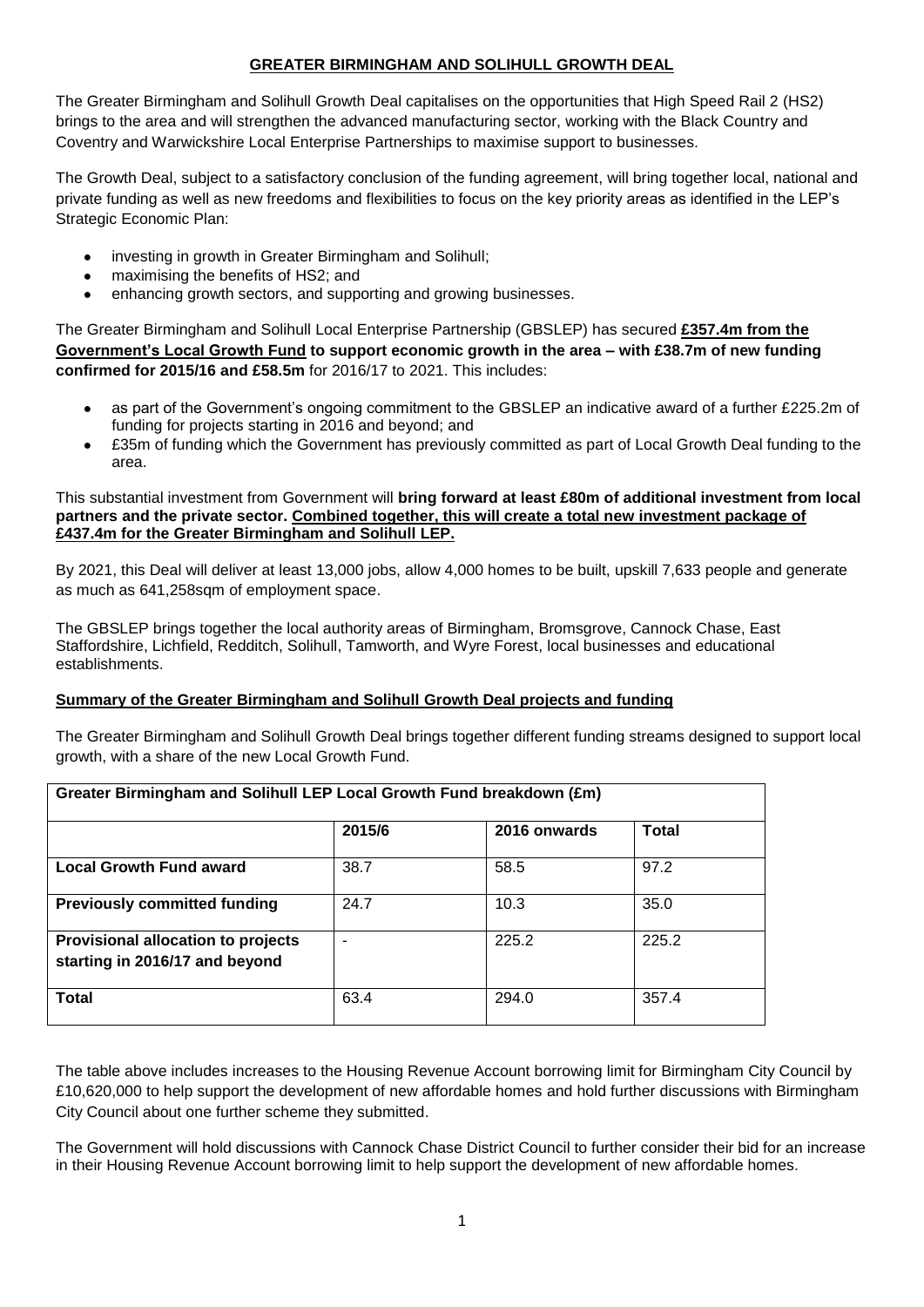These totals exclude match funding for European Social Fund (ESF) skills activities. The total amount of ESF skills activity LEPs have planned in their draft strategies over the 7 year programme is currently just over 1 billion euros. Actual skills ESF match will be used on the basis of the skills activity which is delivered at LEP level according to their final strategies.

**Greater Birmingham and Solihull and Central Government have agreed to co-invest in the following jointlyagreed priorities:**

- **Investing in growth in Greater Birmingham and Solihull,** including station improvements at Snow Hill, major maintenance of the Tame Valley Viaduct, phase two of the Hoobrook Link Road to improve accessibility of the South Kidderminster Enterprise Park, a growth and regeneration programme in East Staffordshire and the mid-Cannock road/rail freight interchange.
- **Maximising the benefits of HS2** including station improvements between New Street and Moor Street, extensions of the Midland Metro, a Bus Rapid Transit scheme from Birmingham City Centre to Quinton and [walking and cycling improvements](http://centreofenterprise.com/wp-content/uploads/2014/03/6-Business-Case.pdf) in Birmingham city centre.
- **Enhancing growth sectors, and supporting and growing businesses** including new courses to improve skills capacity in the automotive supply chain and life sciences sector, a Solihull Aviation Engineering Training Centre to develop maintenance and repair skills, the Skills Excellence Hub in Birmingham for food technology, the Centre of Excellence for Advanced Technologies at Birmingham Metropolitan College, the Advanced Manufacturing Hub and a Life Sciences Campus.

### **Local flexibility over Growth Deal programme**:

GBSLEP has demonstrated strong partnership arrangements which deliver collective decisions, has articulated a clear and deliverable vision for growth in the area, and has established strong financial monitoring procedures and cross local authority collaboration. Government will disburse funds to the LEP annually in advance. GBSLEP will be expected to deliver the projects highlighted in the Deal, but will have flexibility over the management of these projects in order to deliver the greatest economic benefits to the area. Any significant changes to the projects will need to be discussed with the Government in advance.

This Growth Deal does not amount to an endorsement of everything set out in Greater Birmingham and Solihull's Strategic Economic Plan. All development decisions for specific proposals must go through the normal planning process and be guided by local plans taking into account all material considerations.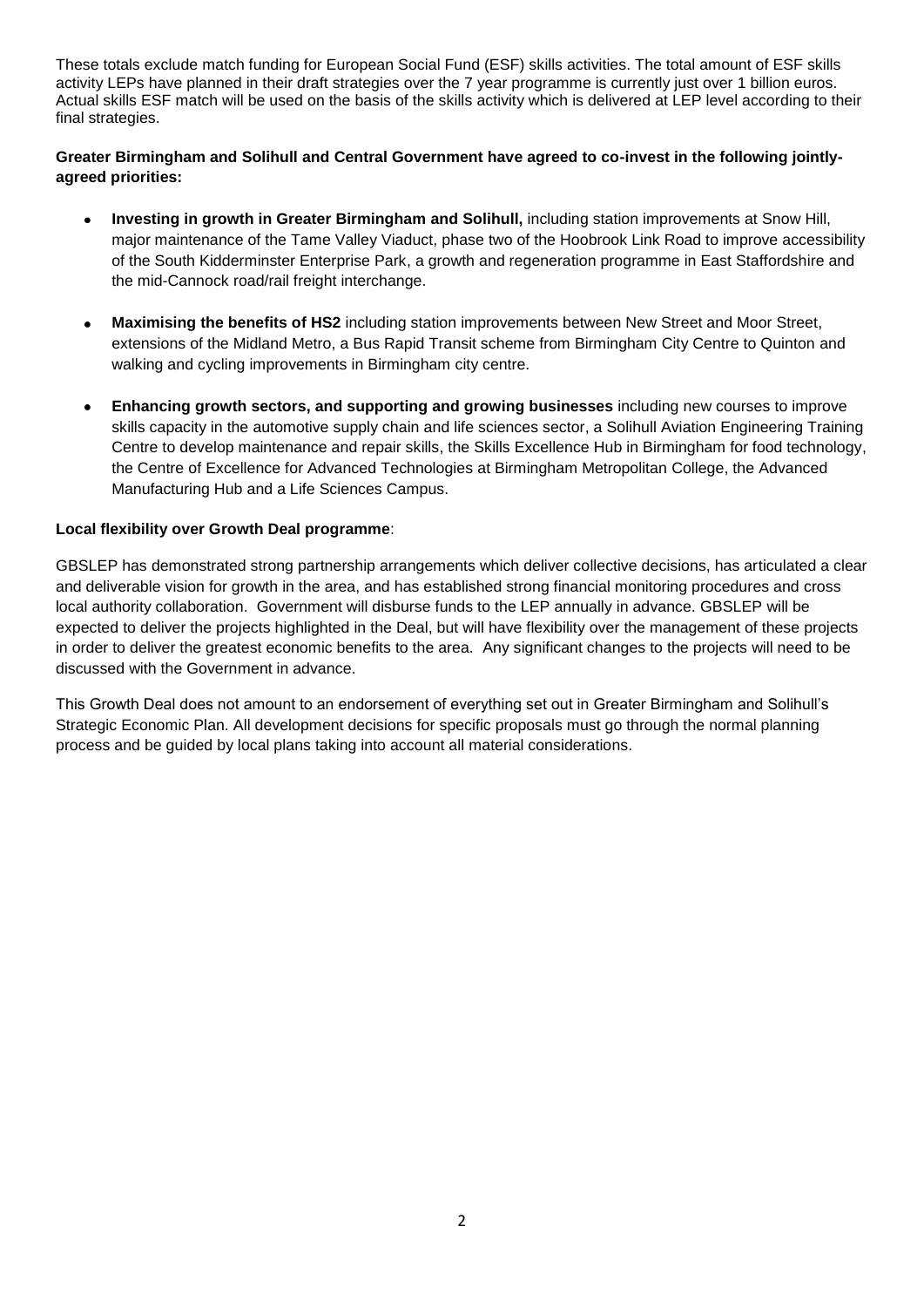### **The Greater Birmingham and Solihull Growth Deal**

The investment secured by the Deal will be focused on the LEP's key areas to deliver transformative growth:

- investing in growth in Greater Birmingham and Solihull;
- maximising the benefits of HS2; and
- enhancing growth sectors and supporting and growing businesses.

### **Investing in growth in Greater Birmingham and Solihull**

With an annual Gross Value Added of £36.5bn, 848,000 jobs and 63,000 businesses, Greater Birmingham and Solihull is well-positioned to deliver growth. The area is home to a young and diverse population of more than 2 million people, and is one of the best connected locations in the UK by road, rail and air. There are world-class further and higher education offers, with over 200,000 further education learners and a student population of almost 80,000 in the area's universities. The area attracts the third-highest number of foreign direct investment successes and the highest number of new jobs arising from FDI of all LEP areas.

However, the area faces some challenges that need to be overcome to achieve the LEP's aim of becoming the major driver of the national economy outside of London. These include a growing shortage of Grade A office space in the city centre, a shortfall of housing and employment land, and a transport network that is near capacity and does not adequately join up all of Greater Birmingham and Solihull's significant economic assets.

To address these challenges, this Deal will:

- Strengthen Birmingham city centre as the regional hub for economic activity by maximising connectivity between new and existing infrastructure and improving connectivity between the hub and the wider LEP area (and beyond).
- Enable the long-term, nationally significant growth of UK Central, the Enterprise Belt (across North Worcestershire and South Staffordshire) and the wider Birmingham area by delivering targeted investment in strategic infrastructure, enhancing connectivity and access across a network of key sites and bringing forward new sites for commercial and residential development.

| <b>Greater Birmingham and Solihull LEP commitments</b> |                                                                                                                                                                                                                                                                         |           | <b>Central Government commitments</b>                                                                                                                                                                                                                                                   |
|--------------------------------------------------------|-------------------------------------------------------------------------------------------------------------------------------------------------------------------------------------------------------------------------------------------------------------------------|-----------|-----------------------------------------------------------------------------------------------------------------------------------------------------------------------------------------------------------------------------------------------------------------------------------------|
|                                                        | Invest £56.5m in the following projects:                                                                                                                                                                                                                                |           | Invest £54.8m in the following projects:                                                                                                                                                                                                                                                |
|                                                        | <b>Phase 2 of Hoobrook Link Road, which links the</b><br>A451 Stourport Road to the A449 Worcester Road<br>through the 24ha former British Sugar site (now<br>called Silverwoods), improving accessibility to and<br>within South Kidderminster Enterprise Park (£5.9m) | $\bullet$ | <b>Phase 2 of Hoobrook Link Road, which links the</b><br>A451 Stourport Road to the A449 Worcester Road<br>through the 24ha former British Sugar site (now<br>called Silverwoods), improving accessibility to and<br>within South Kidderminster Enterprise Park (£3m all<br>in 2015/16) |
|                                                        | Slip road access at Ashted Circus, alleviating future<br>capacity constraints which are expected to increase<br>significantly in coming years (£2.5m)                                                                                                                   | $\bullet$ | Slip road access at Ashted Circus, alleviating future<br>capacity constraints which are expected to increase<br>significantly in coming years (£4.1m, of which £2.6m                                                                                                                    |
|                                                        | A package of highways improvement measures<br>to improve journey time reliability at key points<br>across Greater Birmingham and Solihull (£0.3m)                                                                                                                       | $\bullet$ | in 2015/16)<br>A package of highways improvement measures                                                                                                                                                                                                                               |
|                                                        | A programme to support the acceleration of<br>unblocking small housing sites across Greater<br>Birmingham and Solihull (£1m)                                                                                                                                            |           | to improve journey time reliability at key points<br>across Greater Birmingham and Solihull (£2.4m, of<br>which £0.6m in 2015/16)                                                                                                                                                       |
|                                                        | Construction works on the Chase Line and Mid-<br>Cannock container depot to create a new road/rail<br>freight interchange facility (£15.45m)                                                                                                                            | $\bullet$ | A programme to support the acceleration of<br>unblocking small housing sites across Greater<br>Birmingham and Solihull (£6.0m, of which £3.0m in<br>2015/16)                                                                                                                            |
|                                                        | Birmingham's Sustainable Urban Extension to                                                                                                                                                                                                                             |           | Construction works on the Chase Line and Mid-                                                                                                                                                                                                                                           |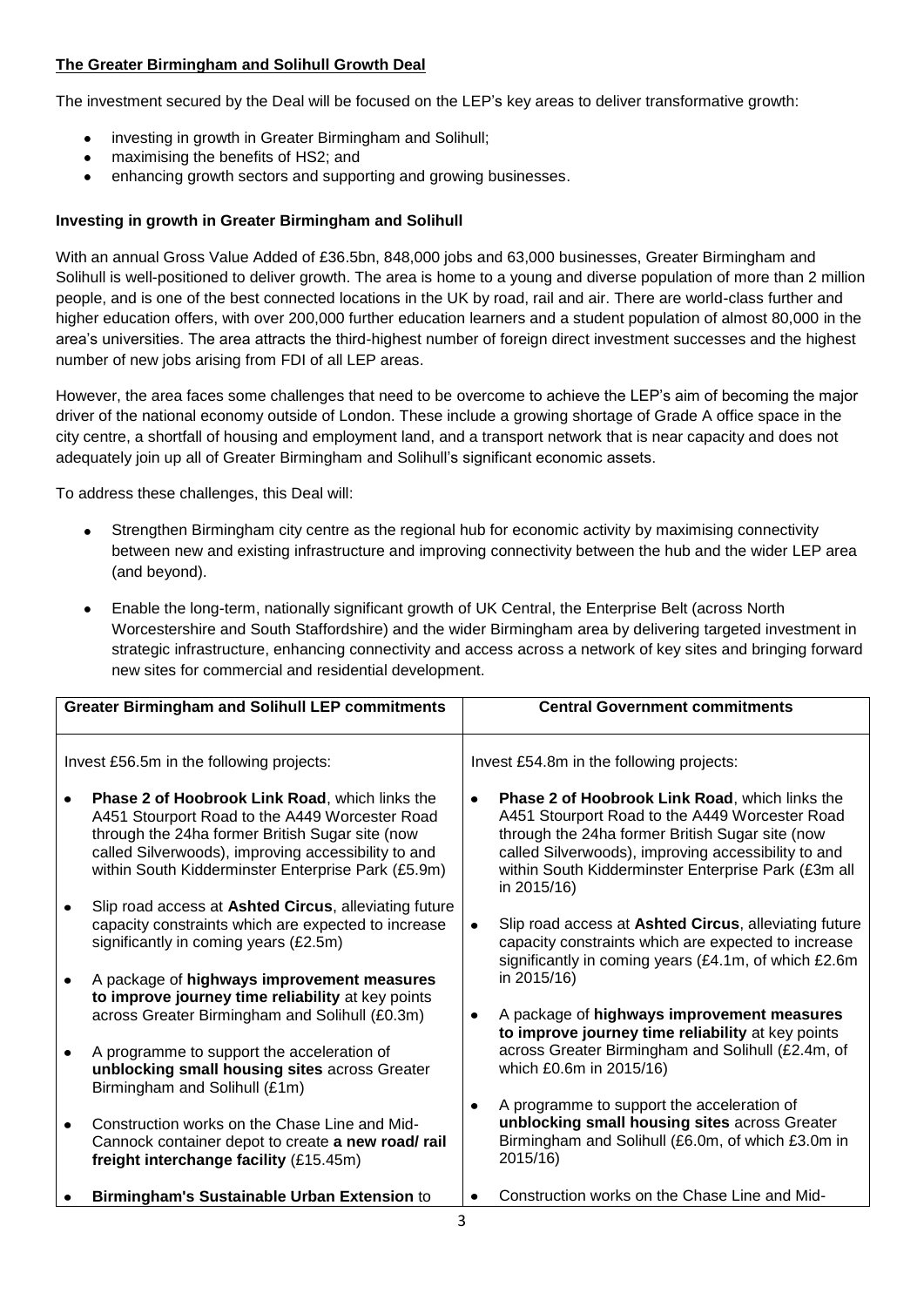enable and support accelerated growth at two key sites east of Sutton Coldfield by improving access (£6.1m)

- Rail enhancements at **University Station**   $\bullet$ **Interchange** to reduce overcrowding and support access to the Life Sciences Campus (£0.5m)
- A new road to link **Battery Way** and Reddings Lane  $\bullet$ in Tyseley, helping to deliver the regeneration of a redundant industrial site (£0.4m)
- **Selly Oak New Road Phase 1b**, enabling the Selly  $\bullet$ Oak triangle for redevelopment by delivering major highway improvements (£2.5m)
- Improvements on the **A34 at Perry Barr** to realise  $\bullet$ the Aston, Newtown and Lozells Area Action Plan (£2.6m)
- Two new gyratory arrangements to increase junction  $\bullet$ capacity and reduce congestion at the junction of **Iron Lane**, Flaxley Road and Station Road in Stechford (£4.5m)
- Development of three **brownfield sites in East**   $\bullet$ **Staffordshire** for housing and employment use (£4.2m)
- **Snow Hill Station: Phase 1**, significantly enhancing  $\bullet$ the public realm at one of the city's main rail stations within the Colmore Business District (£5.4m)
- **Longbridge Connectivity Scheme**, delivering the  $\bullet$ highways improvements necessary to bring forward further development, as well as enhancing the existing public transport infrastructure. (£3.2m)
- $\bullet$ **Birmingham Cycle Revolution**, delivering networkwide cycle infrastructure improvements (£2m)

Provisional allocations of £32m for:

- **Tame Valley Viaduct Phase 3**, maintenance of a  $\bullet$ critical link between the city centre and the M6 (£10m)
- $\bullet$ Significant enhancements to the **A457 Dudley Road**, including widening the road to a dual carriageway, improving junctions and enhancing pedestrian and cycling facilities to reduce congestion and improve reliability (£7m)
- $\bullet$ **A45 Rapid Transit** between Birmingham city centre and the Airport, the Interchange station and Birmingham International station (£15m)
- Take a more proactive role in consultation on long- $\bullet$ term rail planning and franchise specification; and provide a co-ordinating role between constituent local authorities.
- Take a more proactive role in consultation on long-

Cannock container depot to create **a new road/ rail freight interchange facility** (£1.3m, of which £0.6m in 2015/16)

- **Birmingham's Sustainable Urban Extension** to  $\bullet$ enable and support accelerated growth at two key sites east of Sutton Colefield by improving access (£5.0m, of which £2.3m in 2015/16)
- $\bullet$ Rail enhancements at **University Station Interchange** to reduce overcrowding and support access to the Life Sciences Campus (£2.6m, of which £0.1m in 2015/16)
- A new road to link **Battery Way** and Reddings Lane  $\bullet$ in Tyseley, helping to deliver the regeneration of a redundant industrial site (£1.3m, of which £0.2m in 2015/16)
- **Selly Oak New Road Phase 1b**, enabling the Selly  $\bullet$ Oak triangle for redevelopment by delivering major highway improvements (£3.6m, of which £0.1m)
- $\bullet$ Improvements on the **A34 at Perry Barr** to realise the Aston, Newtown and Lozells Area Action Plan (£3.5m, of which £1.5m in 2015/16)
- Two new gyratory arrangements to increase junction capacity and reduce congestion at the junction of **Iron Lane**, Flaxley Road and Station Road in Stechford (£5m, £1.9m in 2015/16)
- $\bullet$ Development of three **brownfield sites in East Staffordshire** for housing and employment use (£1.5m all in 2015/16)
- **Snow Hill Station: Phase 1**, significantly enhancing the public realm at one of the city's main rail stations within the Colmore Business District (£4.7m, of which £1.1m in 2015/16)
- **Longbridge Connectivity Scheme**, delivering the  $\bullet$ highways improvements necessary to bring forward further development, as well as enhancing the existing public transport infrastructure. (£4.9m, of which £2.5m in 2015/16)
- **Birmingham Cycle Revolution**, delivering network- $\bullet$ wide cycle infrastructure improvements (£6m, of which £1m in 2015/16)

Provisional allocations of £129.5m for:

- $\bullet$ **Tame Valley Viaduct Phase 3**, maintenance of a critical link between the city centre and the M6 (£72.1m)
- Significant enhancements to the **A457 Dudley**   $\bullet$ **Road**, including widening the road to a dual carriageway, improving junctions and enhancing pedestrian and cycling facilities to reduce congestion and improve reliability (£22.4m)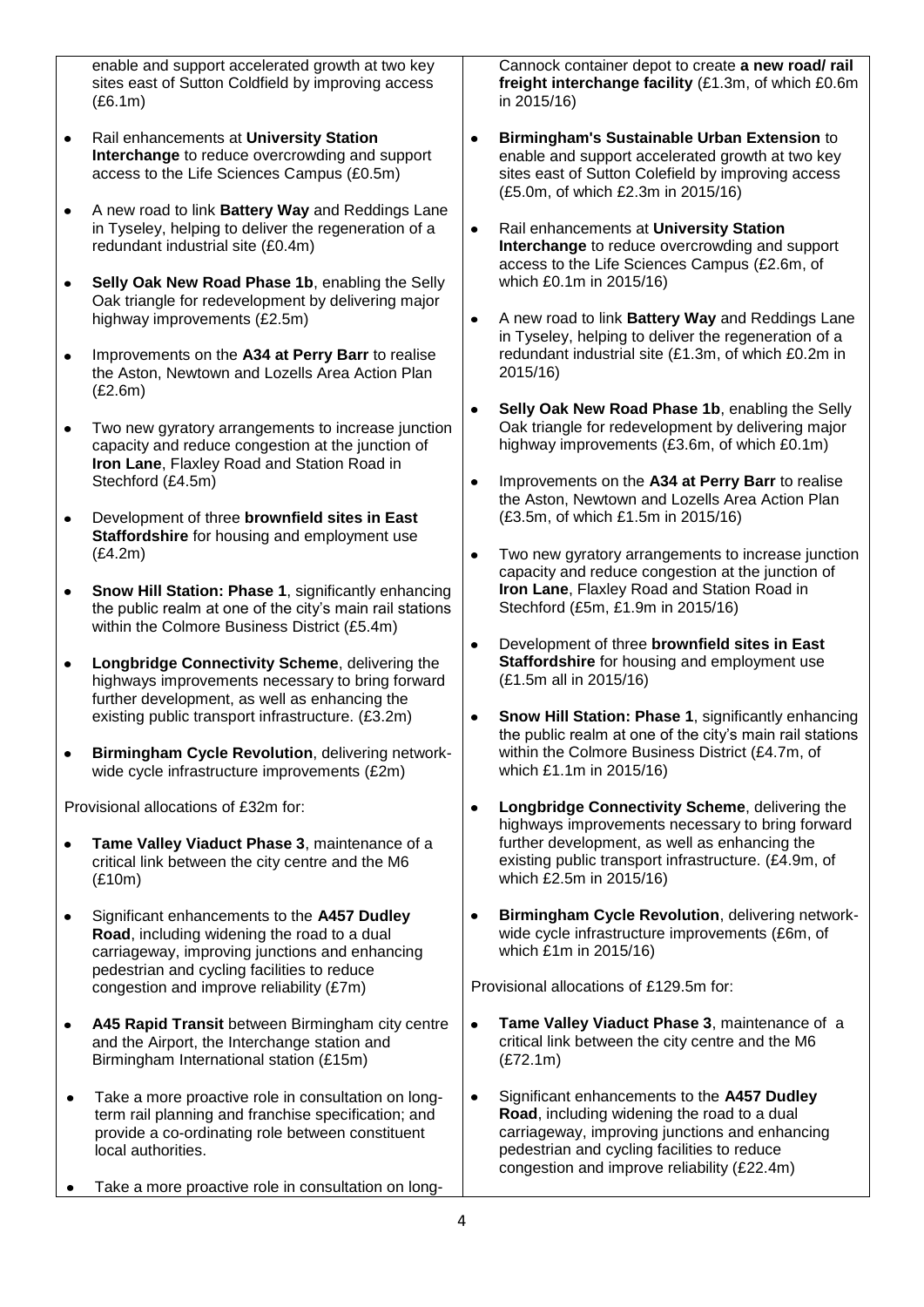| term strategic road network planning and provide a<br>co-ordinating role between constituent local<br>authorities.                                                                                                            | A45 Rapid Transit between Birmingham city centre<br>$\bullet$<br>and the Airport, the Interchange station and<br>Birmingham International station (£35m)                                                                                                                                                                                                                                                                                                                                                                                                                                                                                                                                                                                                                                                                                                                                                                                                                                                                                                                                                              |
|-------------------------------------------------------------------------------------------------------------------------------------------------------------------------------------------------------------------------------|-----------------------------------------------------------------------------------------------------------------------------------------------------------------------------------------------------------------------------------------------------------------------------------------------------------------------------------------------------------------------------------------------------------------------------------------------------------------------------------------------------------------------------------------------------------------------------------------------------------------------------------------------------------------------------------------------------------------------------------------------------------------------------------------------------------------------------------------------------------------------------------------------------------------------------------------------------------------------------------------------------------------------------------------------------------------------------------------------------------------------|
| Progress on the development and delivery of the<br>٠<br>priority transport schemes identified by the GBS<br>Local Transport Body (GBSLTB) that are fundable<br>within available pre-allocated Local Growth Fund<br>resources. | The Department for Transport and Network Rail<br>$\bullet$<br>commit to more proactive engagement of the Local<br>Enterprise Partnership in the long-term rail planning<br>process (e.g. Route Studies) and in rail franchise<br>specification through targeted local engagement of<br>the LEP as part of an enhanced consultation<br>process. The Department for Transport also<br>commits to encourage bidders for franchises to<br>identify and take into account the priorities of LEPs<br>and other key local stakeholders as part of the<br>franchising process, and will also encourage Train<br>Operating Companies to continue with, and<br>enhance where possible, their engagement with<br>LEPs as key local stakeholders.                                                                                                                                                                                                                                                                                                                                                                                 |
|                                                                                                                                                                                                                               | The Highways Agency commits to developing a<br>$\bullet$<br>more proactive and collaborative approach to<br>promoting national and local growth and commits to<br>continue building strong relationships and working<br>arrangements with LEPs and the LEP Network, in<br>the same way as with Local and Combined<br>Authorities and the Local Government<br>Association. Through its Route Strategies, the<br>Highways Agency will engage the LEP in better<br>understanding the challenges and opportunities<br>associated with the network and to develop<br>evidence based long-term plans to bring about<br>much needed local economic growth and<br>development, and commits to providing each LEP<br>with a named contact, generally the relevant<br>regional director. The Highways Agency commits to<br>forming a Growth and Economic Development<br>Group to support LEPs at a national and sub-<br>national level, and a draft licence published on 23rd<br>June 2014 for the new Highway Agency company<br>includes a requirement to co-operate, which will<br>underpin the arrangements described above. |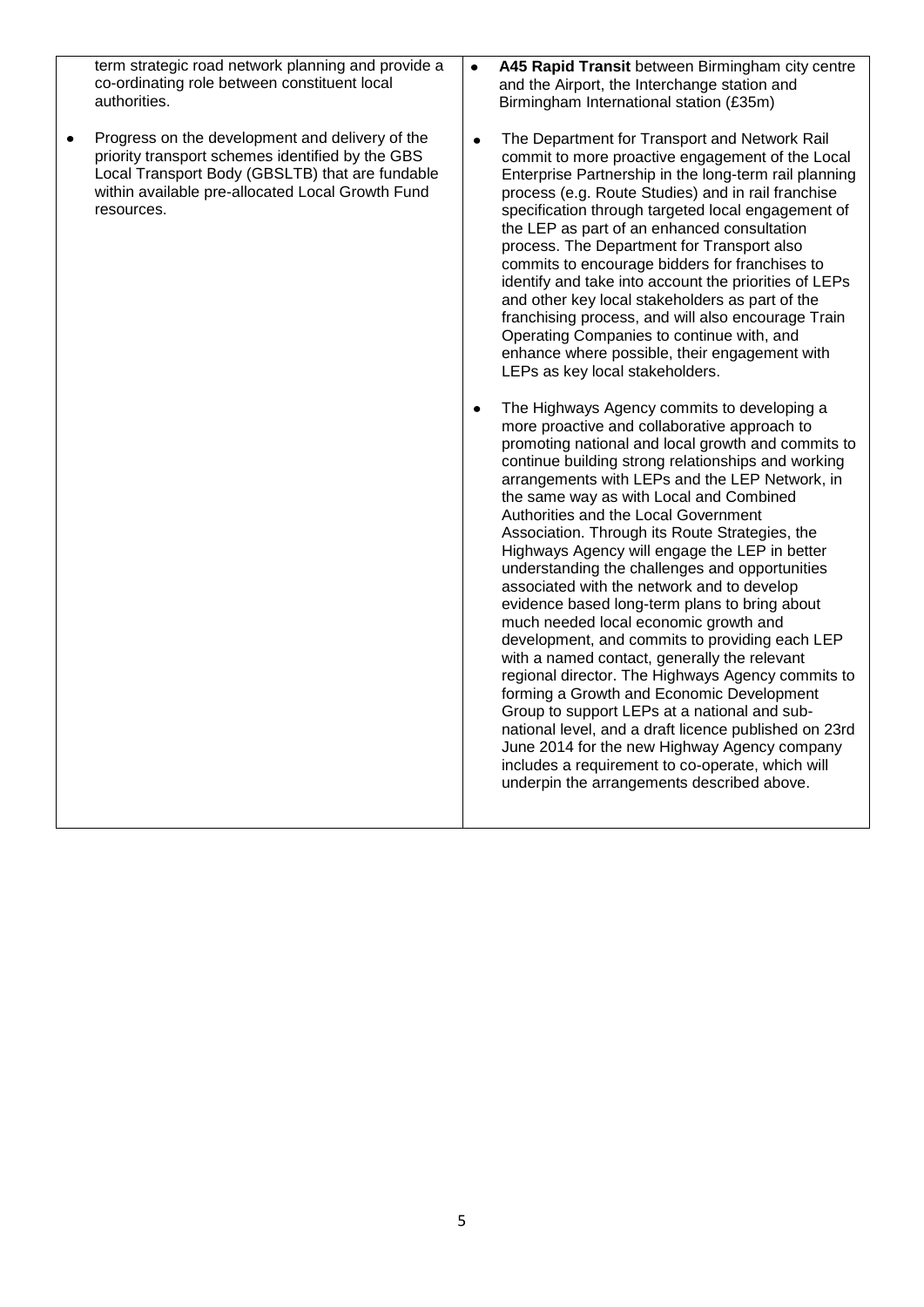# **Maximising the benefits of HS2**

HS2 is a game-changing opportunity for the Greater Birmingham and Solihull area, with two stations in Phase One: Birmingham Curzon in Birmingham city centre, and the Interchange in Solihull, adjacent to the NEC and Airport within the Hub of UK Central.

To ensure that the LEP can maximise the local economic benefits before and after the arrival of HS2, the Deal will:

- Set out a new way of working between GBSLEP and Government, with strong commitments on both sides, to ensure that the area is able to exploit the potential of HS2 and maximise the benefits in terms of investment, jobs and skills.
- Provide a package of investment in a range of HS2-related projects that will significantly enhance connectivity to the Birmingham Curzon station and support extended provision of construction skills.

The overall package – including four schemes prioritised by the GBSLTB to be funded from the pre-allocation of the Local Growth Fund – will enable Greater Birmingham and Solihull to start getting ready now for the arrival of HS2, and will support improved access to jobs and economic growth in the period up to its arrival in 2026.

In agreeing this Deal, Government will be looking for the LEP to deliver best practice which will provide a model for subsequent work with HS2 Phase 2 locations.

| <b>Greater Birmingham and Solihull LEP commitments</b>                                                                                                                                                                                                                                                                                                                                                                                                         | <b>Central Government commitments</b>                                                                                                                                                                                                                                                                                                                                                                                                         |
|----------------------------------------------------------------------------------------------------------------------------------------------------------------------------------------------------------------------------------------------------------------------------------------------------------------------------------------------------------------------------------------------------------------------------------------------------------------|-----------------------------------------------------------------------------------------------------------------------------------------------------------------------------------------------------------------------------------------------------------------------------------------------------------------------------------------------------------------------------------------------------------------------------------------------|
| Invest £43.3m in the following projects:                                                                                                                                                                                                                                                                                                                                                                                                                       | Invest £8.1m in the following projects:                                                                                                                                                                                                                                                                                                                                                                                                       |
| One Station, which will significantly enhance<br>the public realm and encourage walking and<br>cycling between the existing New Street and<br>Moor Street Stations, and to Birmingham<br>Curzon station (£3.5m)<br><b>Midland Metro Extension to Centenary</b><br>$\bullet$<br>Square, a further extension of the Metro that will<br>link the city's Westside and Colmore Business<br>District with both the existing and high speed rail<br>networks (£34.4m) | <b>Hagley Road Sprint Bus Rapid Transit,</b><br>linking key city centre assets such as Paradise<br>Circus, New Street Station and Birmingham<br>Curzon with the west of city along the A456<br><b>Hagley Road</b><br>(£2.5m in addition to £5.6m pre-committed Local<br>Growth Fund)<br>HS2 Construction Skills, enhancing facilities<br>$\bullet$<br>and equipment at South and City College,<br>Birmingham to deliver the specialist skills |
| Making the Connections, a high quality public<br>$\bullet$<br>realm scheme radiating from New Street Station<br>to connect key employment, civic and retail<br>destinations within the city centre (£1.2m)<br>Hagley Road Sprint Bus Rapid Transit, linking<br>$\bullet$<br>key city centre assets such as Paradise Circus,<br>New Street Station and Birmingham Curzon with<br>the west of city along the A456 Hagley Road.                                   | needed to deliver HS2 (£0.1m)<br><b>Midland Metro Eastside Extension from</b><br>Stephenson Street serving New Street. Station<br>to Eastside serving the HS2 Curzon Street<br>Station and onwards through Digbeth to<br>Adderley Park station (£5.5m for development<br>and preparatory works)<br>Provisional allocation of £94.8m for:                                                                                                      |
| (E4.1m)<br>HS2 Construction Skills, enhancing facilities<br>$\bullet$<br>and equipment at South and City College,<br>Birmingham to deliver the specialist skills<br>needed to deliver HS2 (£0.08m)                                                                                                                                                                                                                                                             | <b>Midland Metro Extension from Centenary</b><br>Square to Edgbaston, a further extension of<br>the Metro to Edgbaston<br>(E59.8m)<br>Midland Metro Eastside Extension, to help<br>deliver the first phase extension from<br>Stephenson Street to Curzon Street Eastside<br>(£35m from 16/17), further consideration to be<br>given to funding for extension from Curzon<br>Street to Digbeth and Adderley Park and Ride                      |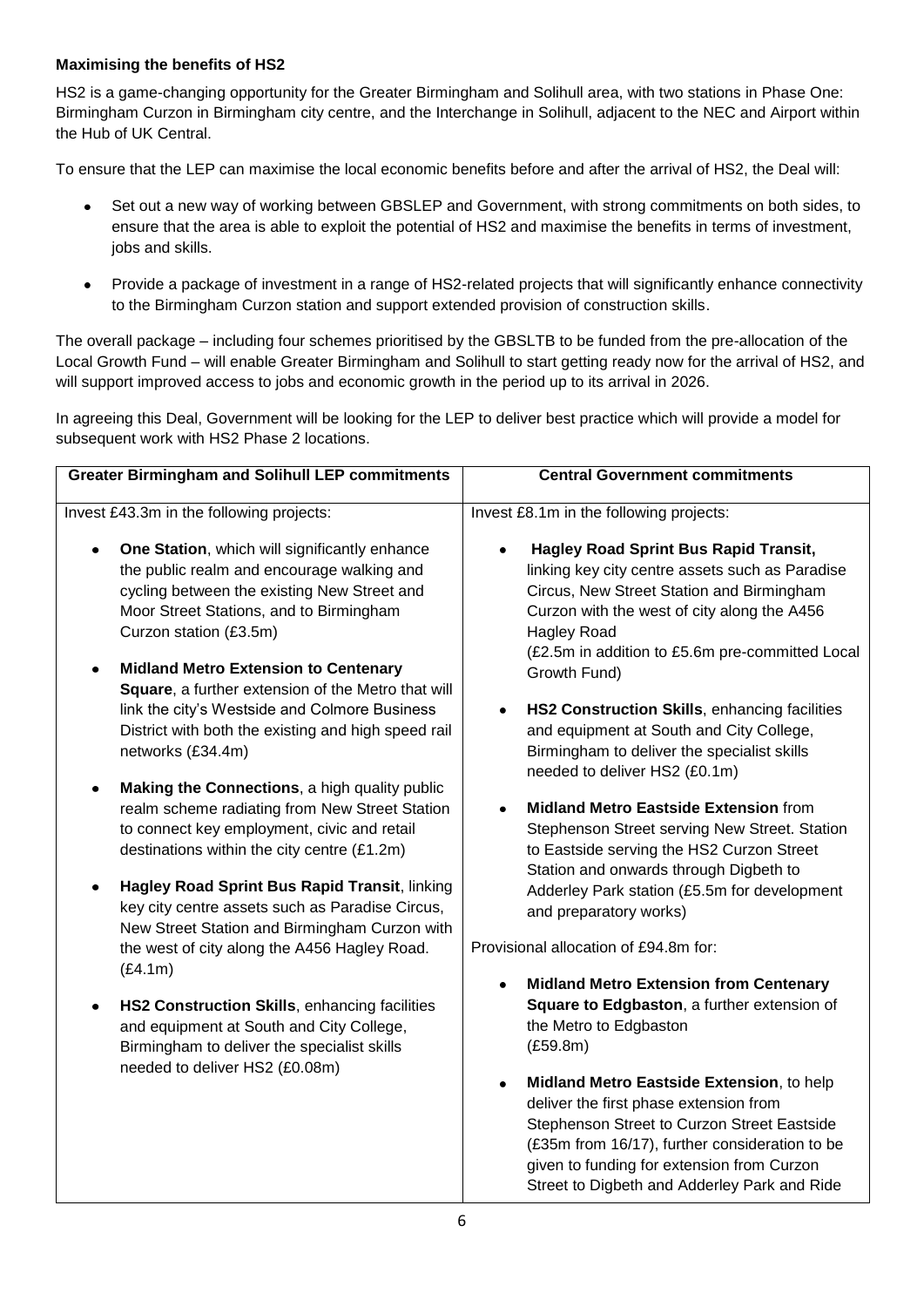- **Midland Metro Extension from Centenary**   $\bullet$ **Square to Edgbaston**, a further extension of the Metro to Edgbaston (£7.7m)
- $\bullet$ Develop jointly with Government:
	- Regeneration and connectivity plans for the areas surrounding the two stations. This will include a clear understanding of infrastructure costs.
	- o An assessment of how the wider LEP area and beyond could benefit from HS2, with prioritised connectivity plans to maximise the opportunity, utilising the Midlands Connect initiative.
	- o Realistic funding and financing plans to deliver the strategies, focused first and foremost on alignment of existing local and national resources, but identifying where other mechanisms may be necessary.
	- o A plan for attracting business and investment to the area.
- Undertake the above in line with agreed minimum  $\bullet$ requirements, in interim form by 30 November 2014 with final plans agreed by 30 April 2015.
- As part of the development of HS2 Growth Strategies, establish the preferred form of local delivery body (or bodies) by 30 April 2015.
- Establish and provide secretariat support for an appropriate governance structure, including a HS2 Strategic Board and Programme Coordination Group, to ensure proper oversight at LEP level.
- Explore appropriate options for funding the highercost scheme if local partners opt for a two-junction higher capacity solution for Junction 6 of the M42, focused first and foremost on alignment of existing local and national resources, but identifying where other mechanisms may be necessary.

station post 2016/17 subject to business case. Government will continue to work with BCC and Centro on assembling the full funding package for the scheme.

Pre-committed Local Growth Funding of £23.9m for:

- **One Station**, which will significantly enhance  $\bullet$ the public realm and encourage walking and cycling between the existing New Street and Moor Street Stations, and to Birmingham Curzon station (£3.5m)
- **Midland Metro Extension to Centenary**   $\bullet$ **Square**, a further extension of the Metro that will link the city's Westside and Colmore Business District with both the existing and high speed rail networks (£8m)
- **Making the Connections**, a high quality public realm scheme radiating from New Street Station to connect key employment, civic and retail destinations within the city centre (£6.8m)
- **Hagley Road Sprint Bus Rapid Transit** (see above, £5.6m)
- Provide up to £2.5m revenue funding to the LEP to enable the development of the strategy and local delivery body (or bodies) – as set out in this Deal.
- Create a team of named senior officials from across Government to provide support, advice, analytical input and challenge to the LEP for key phases and at key points of strategy development. The group will include but not be restricted to: the Cities and Local Growth Unit, the Department for Transport (and key agencies), HS2 Ltd, Communities and Local Government, Business, Innovation and Skills, Infrastructure UK, Her Majesty's Treasury, and UK Trade and Investment.
- Work with the LEP to explore the potential for mechanisms to support the funding of local ambitions for HS2, including potential adaptations to the existing Enterprise Zone.
- The Highways Agency commits to continue working with HS2 and the Greater Birmingham and Solihull Local Enterprise Partnership and local partners on the feasibility and design for a solution to the capacity issues at Junction 6 of the M42 (adjacent to the Interchange HS2 station) which will accommodate development in addition to the HS2 station. HS2 commits to supporting the work of GBS and its partners with the aim of identifying a preferred option and third party contributions, by the end of 2014.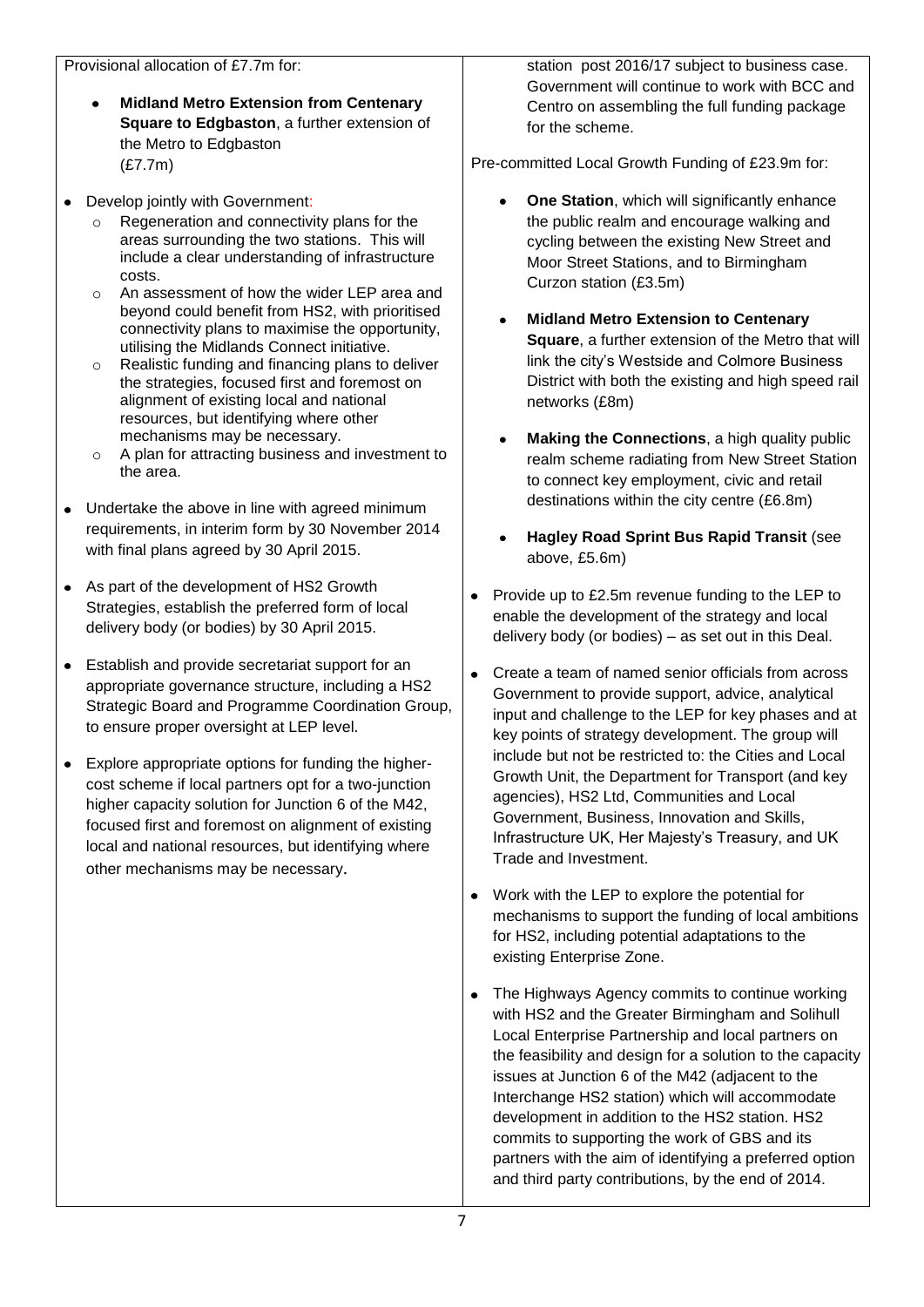## **Enhancing growth sectors, and supporting and growing businesses**

GBSLEP's key 'High Growth, High Value Add' sectors as identified in the Strategy for Growth are: Advanced Manufacturing; Life Sciences; Digital and Creative; Business, Professional and Financial Services; and Low Carbon & Environmental Technologies & Services. These sectors present the biggest opportunity for creating and sustaining growth and they also align well to those set out in the Industrial Strategy.

This Deal will grow key sectors, support businesses and ensure that the right skills are available by ensuring there are appropriate sites with good connectivity, state-of-the-art skills programmes and interventions to drive innovation and to increase exports and FDI.

This Government remains committed to helping all young people to achieve their potential and specifically to reduce long-term youth unemployment. As part of this commitment the Deputy Prime Minister launched the Youth Contract for Cities in November 2013 providing local areas with devolved funding to boost employment opportunities for young people. As part of this, Greater Birmingham & Solihull was awarded £4m from the Government to develop a youth employment programme that will help young people to access sustainable employment through intensive personalised support, coaching and mentoring.

Improving skills levels is a key factor in stimulating local growth and taking advantage of new economic opportunities. Government is committed to ensuring that adult skills provision is increasingly responsive to the needs of business and supports local economic growth and jobs.

Local Enterprise Partnerships are well-positioned to enhance the current Careers Information, Advice and Guidance offer by influencing the shape of provision so that it meets the needs of the local economy. Moreover, they have the ability to link employers with education providers; can have strategic influence over skills supply; and have the ability to coordinate local services towards a shared goal.

| <b>Greater Birmingham and Solihull LEP commitments</b> |                                                                                                                                                                                                                                                | <b>Central Government commitments</b>    |                                                                                                                                                                                                                                                                   |  |
|--------------------------------------------------------|------------------------------------------------------------------------------------------------------------------------------------------------------------------------------------------------------------------------------------------------|------------------------------------------|-------------------------------------------------------------------------------------------------------------------------------------------------------------------------------------------------------------------------------------------------------------------|--|
| Invest £49.5m in the following projects:               |                                                                                                                                                                                                                                                | Invest £23.7m in the following projects: |                                                                                                                                                                                                                                                                   |  |
|                                                        | <b>Solihull Aviation Engineering Training Centre, a</b><br>new facility to support aerospace technologies<br>(E1.2m)                                                                                                                           | $\bullet$                                | <b>Solihull Aviation Engineering Training Centre, a</b><br>new facility to support aerospace technologies<br>(£0.8m all in 2015/16)                                                                                                                               |  |
|                                                        | Food Technology Skills Excellence Hub,<br>providing specialist facilities that will enable skills<br>development for a growing sector at the University<br>College Birmingham (£0.4m)                                                          | $\bullet$                                | Food Technology Skills Excellence Hub,<br>providing specialist facilities that will enable skills<br>development for a growing sector at the University<br>College Birmingham (£0.3m all in 2015/16)                                                              |  |
|                                                        | The development of Life Sciences Centre<br>Academy at Bournville College (£6.5m)                                                                                                                                                               | $\bullet$                                | The development of Life Sciences Centre<br>Academy at Bournville College (£3.5m, of which<br>£1.5m in 2015/16)                                                                                                                                                    |  |
|                                                        | Expansion of the Jaguar Land Rover Engineering<br>Centre for Manufacturing Support, establishing a<br>dedicated training facility for engineering SMEs in<br>the supply chain of major companies at South and<br>City College (£0.7m)          | $\bullet$                                | Expansion of the Jaguar Land Rover Engineering<br>Centre for Manufacturing Support, establishing a<br>dedicated training facility for engineering SMEs in<br>the supply chain of major companies at South and<br>City College (£0.6m all in 2015/16)              |  |
|                                                        | Expansion of the Jaguar Land Rover Motor Vehicle<br><b>Centre for Advanced Automotive Training and</b><br>Skills, upgrading existing facilities at South and City<br>College to meet the high technology requirements of<br>the sector (£0.3m) | ٠                                        | Expansion of the Jaguar Land Rover Motor Vehicle<br><b>Centre for Advanced Automotive Training and</b><br>Skills, upgrading existing facilities at South and City<br>College to meet the high technology requirements of<br>the sector $(£0.3m$ all in $2015/16)$ |  |
|                                                        | Advanced Manufacturing Hub, delivering a 20ha<br>Regional Investment Site in Birmingham by bringing<br>sites to market (£8m)                                                                                                                   | $\bullet$                                | Advanced Manufacturing Hub, delivering a 20ha<br>Regional Investment Site in Birmingham by bringing<br>sites to market (£2.0m of which £1.0m in 2015/16)                                                                                                          |  |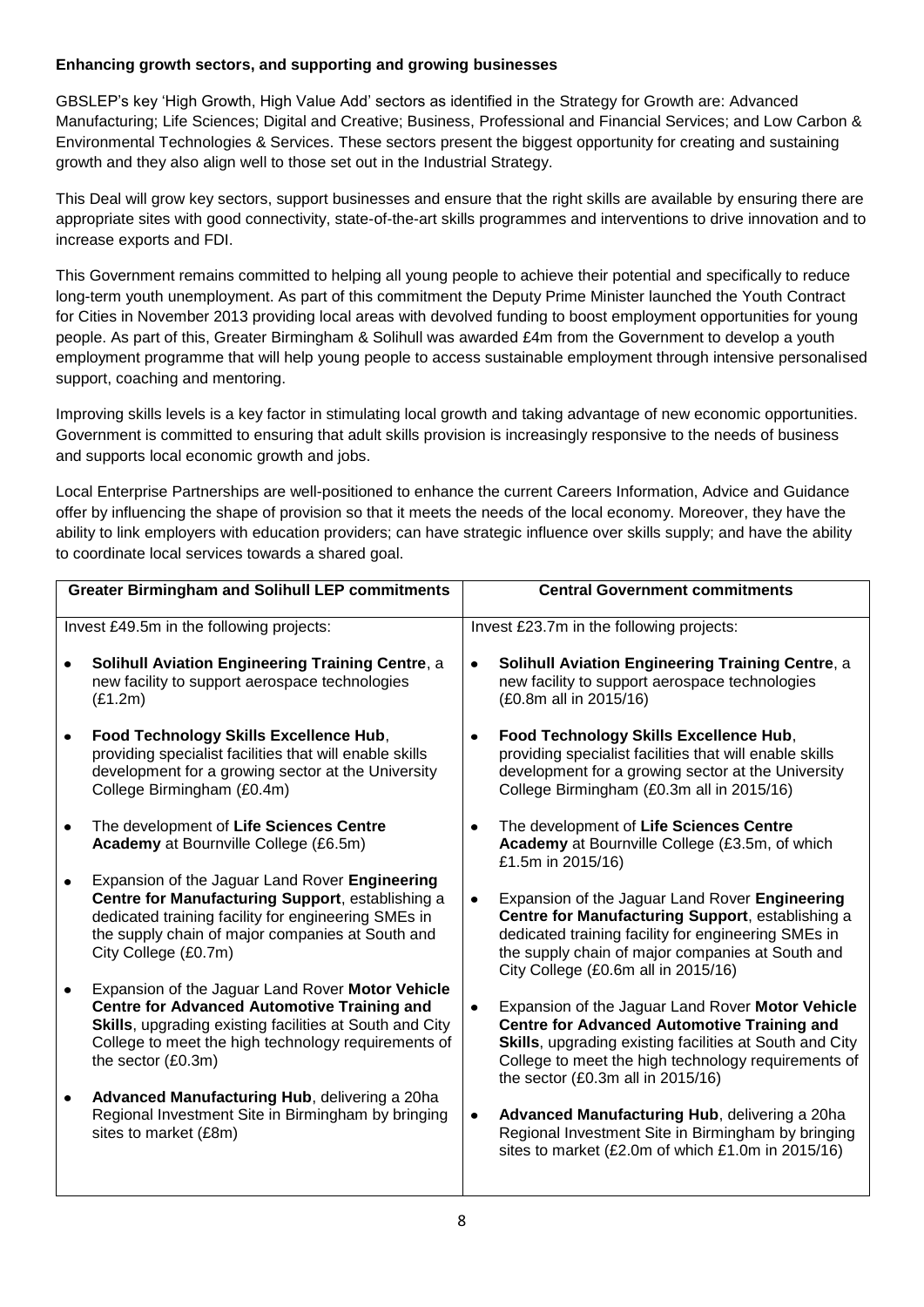|                | The creation of a new 4ha Life Sciences Campus,<br>providing a science park facility adjacent to the<br>University of Birmingham and Queen Elizabeth<br>Hospital (£10m)                                                                                                                                                                                                                                                                                                                                                                                                      |                        | The creation of a new 4ha Life Sciences Campus,<br>providing a science park facility adjacent to the<br>University of Birmingham and Queen Elizabeth<br>Hospital (£5.0m, of which £2.0m in 2015/16)                                                                                                                                                                                                                                                                    |
|----------------|------------------------------------------------------------------------------------------------------------------------------------------------------------------------------------------------------------------------------------------------------------------------------------------------------------------------------------------------------------------------------------------------------------------------------------------------------------------------------------------------------------------------------------------------------------------------------|------------------------|------------------------------------------------------------------------------------------------------------------------------------------------------------------------------------------------------------------------------------------------------------------------------------------------------------------------------------------------------------------------------------------------------------------------------------------------------------------------|
| $\bullet$      | The creation of an inter-disciplinary Centre of<br><b>Excellence in Advanced Technologies at</b><br>Birmingham Metropolitan College (£22.4m)                                                                                                                                                                                                                                                                                                                                                                                                                                 |                        | The creation of an inter-disciplinary Centre of<br><b>Excellence in Advanced Technologies at</b><br>Birmingham Metropolitan College (£11.2m, of which<br>£1.1m in 2015/16)                                                                                                                                                                                                                                                                                             |
| ٠<br>$\bullet$ | Provide up to £200k of funding in 2014/15 to support<br>the delivery of the local growth hub with potential for<br>further funds in future years<br>Provide a clear model for establishing a growth hub<br>that joins up national, local, public and private<br>business support and provides a seamless customer<br>experience for businesses, which makes it easy for<br>them to get the right support at the right time.<br>Greater Birmingham & Solihull LEP should work<br>closely with Black Country and Coventry&<br>Warwickshire LEPs on aligning appropriate Growth | $\bullet$<br>$\bullet$ | Provide £625,000 funding in 2015/16 for the delivery<br>of the local Growth Hub subject to minimum<br>conditions that reflect the position agreed by the<br>Government review on business support and<br>services.<br>The Technology Strategy Board is committed to<br>supporting LEPs in developing the emerging Growth<br>Hubs and in exploring how LEPs can help drive up<br>local business awareness and engagement in<br>Technology Strategy Board programmes and |
| $\bullet$      | Hub activity.<br>Commit to boosting SME voucher take-up as part of<br>the Superconnected Cities Programme, working with<br>Birmingham City Council.                                                                                                                                                                                                                                                                                                                                                                                                                          | $\bullet$              | initiatives.<br>UKTI will commit to effectively communicating its<br>strategic priorities to LEPs and where possible help<br>them access relevant opportunities. UKTI will                                                                                                                                                                                                                                                                                             |
| ٠              | Commit to work with local partners and BT to<br>support delivery to support extension of superfast<br>broadband coverage to 90% of UK premises by<br>2016, via existing broadband projects.                                                                                                                                                                                                                                                                                                                                                                                  |                        | double the number of Partnership Managers to 16.<br>This will ensure that UKTI can work more closely<br>with LEPs and help build their capability to secure<br>more inward investment.                                                                                                                                                                                                                                                                                 |
| ٠              | Work with local partners to help ensure match<br>funding is in place for the next round of projects to<br>support extension of superfast broadband coverage<br>to 95% of UK premises by 2017.                                                                                                                                                                                                                                                                                                                                                                                | $\bullet$              | Commits to working with GBS LEP to help ensure<br>that local employer priorities are fed into the<br>operations of the new NCS providers in Greater<br>Birmingham and Solihull,                                                                                                                                                                                                                                                                                        |
|                | Deliver against its commitments towards youth<br>employment.                                                                                                                                                                                                                                                                                                                                                                                                                                                                                                                 |                        | The Skills Funding Agency will support the process<br>to ensure that provision meets local priorities and<br>that increasing responsiveness is delivered through                                                                                                                                                                                                                                                                                                       |
| $\bullet$      | Open up new jobs associated with the Local Growth<br>Fund to local unemployed and the long-term<br>unemployed working closely with local and national<br>back to work initiatives. This is part of a wider<br>expectation that local areas use the Social Value<br>Act, drawing on best practice across local councils<br>and central expertise in maximising social value.                                                                                                                                                                                                  |                        | a three-pronged approach:<br>Procurement of new provision: LEPs will be<br>$\circ$<br>involved throughout the process and<br>providers' track records against LEP<br>requirements will be considered as part of<br>this assessment<br>Accountability: Providers will be required<br>$\circ$                                                                                                                                                                            |
| $\bullet$      | Facilitate stronger linkage between education<br>providers and local businesses and work with<br>relevant local stakeholders to communicate local<br>priorities and align the local offer to the National<br>Careers Service (NCS) providers ahead of the new<br>service's roll-out in October 2014 in order to<br>augment the service.                                                                                                                                                                                                                                      |                        | through their funding agreements with the<br>Agency to explain to LEPs details of their<br>provision and planning and we are testing<br>ways in which they can be most effectively<br>held to account for being responsive to local<br>economic priorities. The Skills Funding<br>Agency is trialling Skills Incentives Pilots<br>from 2014/15 in Stoke and Staffordshire, the<br>North East and West of England, designed                                             |
| ٠              | Consider skills implications as part of decision taking<br>on growth strategies. Clearly articulate and evidence<br>skills priorities in the light of strategic national and<br>local growth opportunities and communicate them to<br>the FE and skills sector. Positively engage the FE<br>and skills sector in key strategic partnerships e.g.<br>q                                                                                                                                                                                                                        |                        | to explore the mechanisms through which<br>providers will account to LEPs for delivery.<br>Allocations and Intervention: In future years<br>$\circ$<br>providers' records in delivering to LEP<br>requirements will be taken into account<br>when setting allocations and triggering                                                                                                                                                                                   |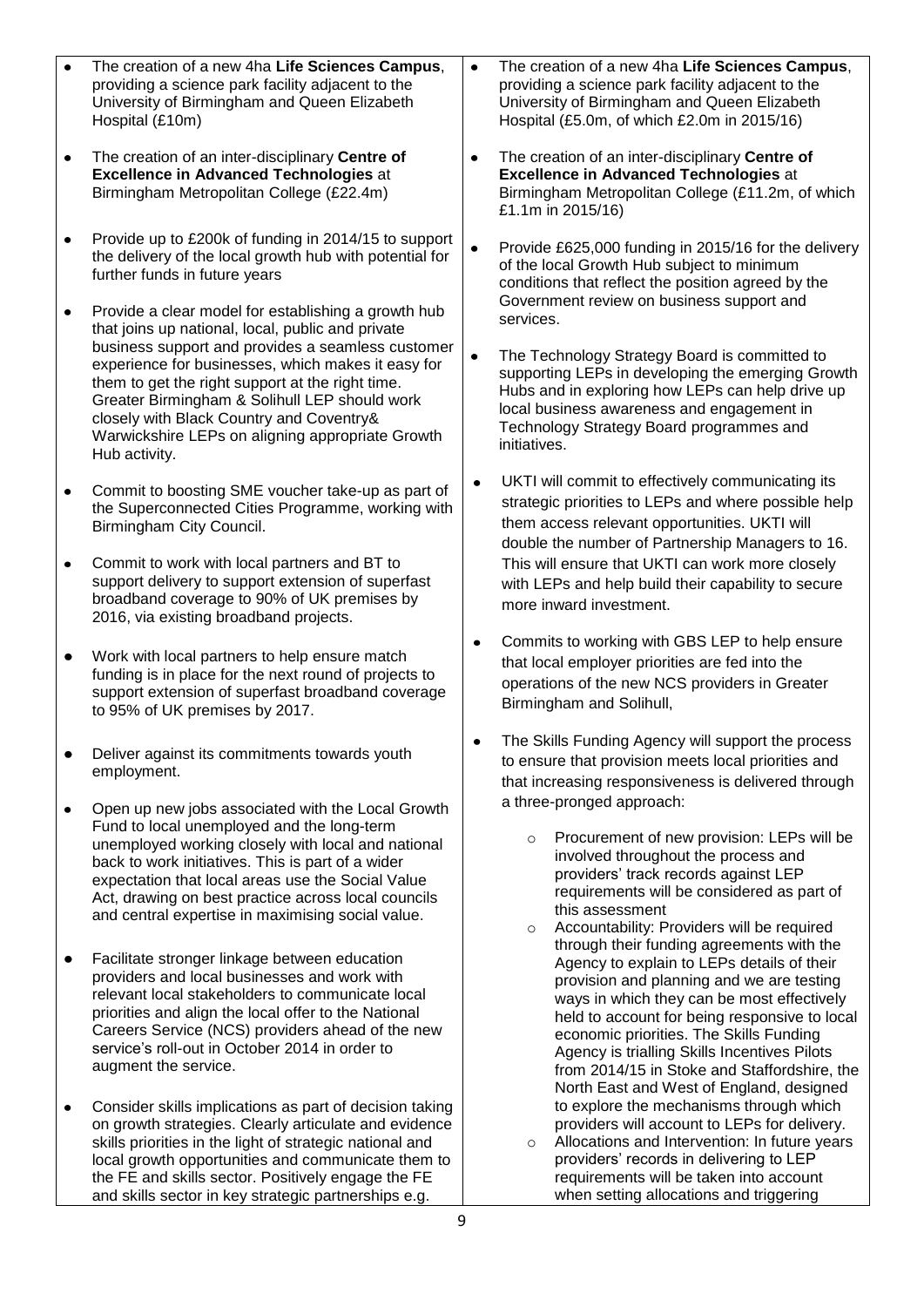| the private sector has a responsibility to invest in<br>skills provision and work with business and the skills<br>system to realise that investment. | Funding Agency will take into account the<br>outcomes of the Skills Incentive Pilots in<br>Stoke and Staffordshire, the North East and<br>West of England, in making allocations to<br>those providers in scope; subject to<br>evaluation of the pilots, these mechanisms<br>will be rolled out to other LEPs in future<br>years<br>Government will set out revised information for LEPs<br>$\bullet$<br>on how they can take advantage of this approach                                                                                                                                                                                                                                                      |
|------------------------------------------------------------------------------------------------------------------------------------------------------|---------------------------------------------------------------------------------------------------------------------------------------------------------------------------------------------------------------------------------------------------------------------------------------------------------------------------------------------------------------------------------------------------------------------------------------------------------------------------------------------------------------------------------------------------------------------------------------------------------------------------------------------------------------------------------------------------------------|
|                                                                                                                                                      | and options for seeking advice if provision is not<br>responsive to their needs. The Skills Funding<br>Agency will publish information during summer 2014<br>on how LEPs can influence the use of all skills<br>budgets in their localities, and the steps they can<br>take if they are dissatisfied with the pattern of<br>delivery.<br>Government will seek to improve the provision of<br>$\bullet$<br>skills data for LEPs and will develop and publish<br>new reports that will quantify and assess<br>responsiveness to local skills needs. In the summer<br>of 2014 the Skills Funding Agency will provide all<br>LEPs with a data set that updates them on the<br>provision delivered in their areas. |
|                                                                                                                                                      |                                                                                                                                                                                                                                                                                                                                                                                                                                                                                                                                                                                                                                                                                                               |